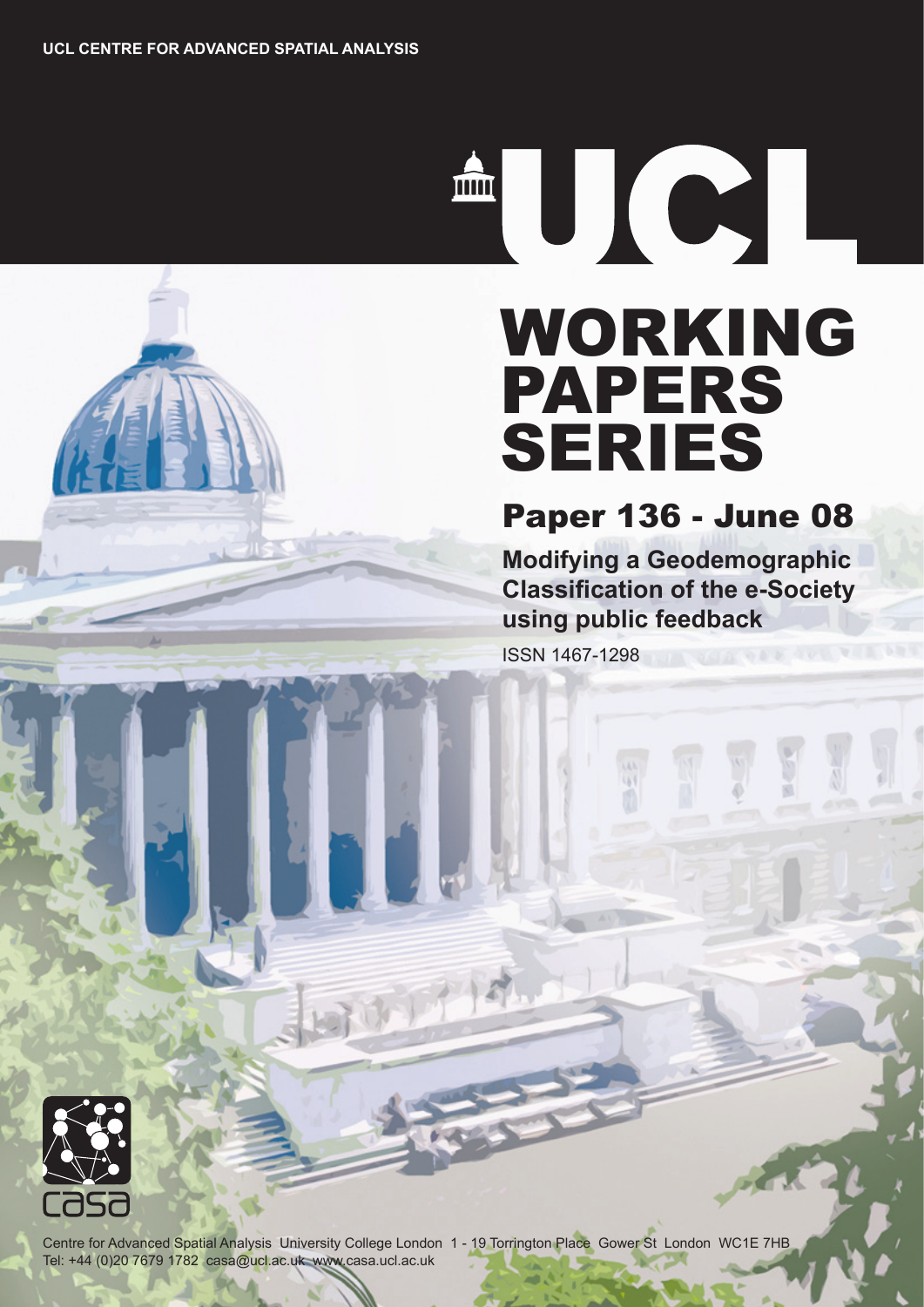## **Modifying a Geodemographic Classification of the e-Society using public feedback**

Singleton, A.D., Longley, P.A.†

#### 27/06/2008

#### **Abstract**

 $\overline{a}$ 

The e-Society geodemographic classification (Longley et al., 2008) categories neighbourhoods based on their engagement with new information communication technologies. This classification was launched online in 2006, and allowed users to both view and comment on the accuracy of their assigned neighbourhood Type. This paper utilises the user generated feedback on the accuracy of the e-Society classification and through external validation calculates their accuracy. The pilot methodology developed in this paper is scalable and could be repeated for any classification. We believe that this methodology gives the recipients of these classification procedures a voice that their concerns of classification accuracy can be heard.

#### **Introduction and Background**

The UCL "e-Society" classification (Longley et al., 2008) was created in 2005 as part of an ESRC funded project to examine the impact of new information and communication technologies (NICT) on the spatial organisation of the "digital divide". Using an industry standard construction methodology (Webber and Farr, 2001) this research produced a bespoke geodemographic classification designed to measure the digital differentiation (Burrows and Gane, 2006) between the use and engagement of NICT at a local scale. In general terms, geodemographic classification represent an "analysis of people by where they live" (Sleight, 1997:16), therefore categorising people into similar behavioural groups using their domicile; typically at the unit postcode or Output Area level. Geodemographic classification are used by the majority of enterprises in the UK for strategic marketing through the local targeting an engagement with their potential customers (Harris et al., 2005). Outside of these commercial applications geodemographic classification are showing a renaissance in applications for public service delivery (Longley, 2005) with examples across Education (Singleton and Longley, 2008, Harris et al., 2007, Batey et al., 1999), Health (Shelton et al., 2006) and Policing (Ashby and Longley, 2005). Using the e-Society classification a website was built (http://www.spatialliteracy.org/esocietyprofiler/) which enabled users to enter their postcode and be presented with their corresponding e-Society Group and Type alongside rich descriptions of the typical characteristics of the people who live within these areas. This classification hierarchy is presented in Table 1.

| -Society Type | e-Society Type<br><b>Postcode</b><br><b>Frequency</b> | e-Society Group<br><b>Postcode</b><br>Frequency |  |  |  |  |
|---------------|-------------------------------------------------------|-------------------------------------------------|--|--|--|--|
|               | (percent)                                             | (percent)                                       |  |  |  |  |
|               |                                                       |                                                 |  |  |  |  |

<sup>†</sup> A D Singleton, Research Officer, Spatial Literacy in Teaching Project, P A Longley, Professor of Geographic Information science, Department of Geography, and Centre for Advanced Spatial Analysis, University College London, Gower Street, London WC1E 6BT, UK; a.singleton@ucl.ac.uk, p.longley@geog.ucl.ac.uk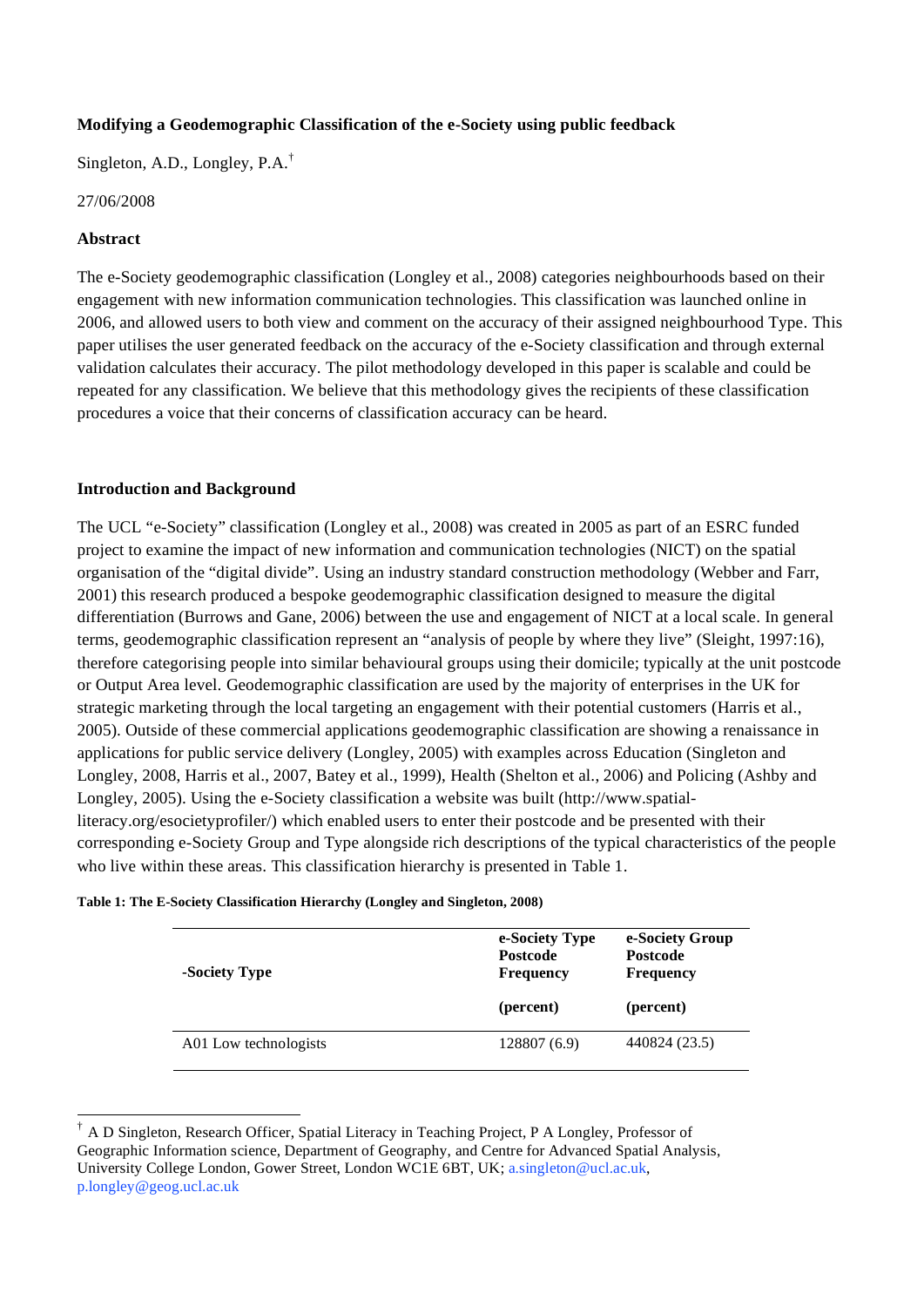| A02 Cable suffices              | 57166 (3.0)  |               |
|---------------------------------|--------------|---------------|
| A03 Technology as fantasy       | 77951 (4.2)  |               |
| A04 Mobile's the limit          | 113553(6.1)  |               |
| A05 Too old to be bothered      | 14851 (0.8)  |               |
| A06 Elderly marginalised        | 48496 (2.6)  |               |
| B07 The Net; What's that?       | 10978 (0.6)  |               |
| <b>B08 Mobile Explorers</b>     | 34719(1.9)   | 114098 (6.1)  |
| <b>B09 Cable TV heartland</b>   | 68401 (3.6)  |               |
| C10 E-bookers and communicators | 46176 (2.5)  | 89862 (4.8)   |
| C11 Peer group adopters         | 43686 (2.3)  |               |
| D12 Small time net shoppers     | 183282 (9.8) | 290456 (15.5) |
| D13 E for entertainment         | 107174 (5.7) |               |
| E14 Rational utilitarians       | 98777 (5.3)  |               |
| E15 Committed learners          | 26698(1.4)   | 181396 (9.7)  |
| E16 Light users                 | 55921 (3.0)  |               |
| F17 Computer magazine readers   | 55803 (3.0)  |               |
| F18 E for financial management  | 5561 $(0.3)$ |               |
| F19 On-line apparel purchasers  | 60380 (3.2)  | 161825 (8.6)  |
| F20 E-exploring for fun         | 40081(2.1)   |               |
| G21 Electronic orderers         | 78952 (4.2)  | 78952 (4.2)   |
| H22 E-committed                 | 37380 (2.0)  |               |
| H23 E - professionals           | 7362 (0.4)   | 44742 (2.4)   |
|                                 |              |               |

Unknown and Business Postcodes =  $473879$  (25.3)

Once the website development was complete a press release was given. This was picked up by BBC Online news team on  $8<sup>th</sup>$  August 2006 (BBC, 2006). This publicity generated a huge amount of interest in the website, including 20,694 unique visits to the site on the afternoon of the  $8<sup>th</sup>$  and a further 22,113 hits the following day. For a full write up of this activity see Longley and Singleton (2008).

The e-Society website offers the general public a tool to view their unit postcode assigned geodemographic Type and is similar to a service offered by the commercial classification builder  $CACI<sup>1</sup>$ . This company have provided their classification to the website  $UpmyStream^2$  which enables the public to view their ACORN Type assignment. We believe this website sets a good example in the commercial geodemographic industry by openly enabling a user to view their assigned Type. Where an assigned Type is erroneous, people living within these unit postcodes may experience discriminatory effects through mis-targeting by service providers (users of the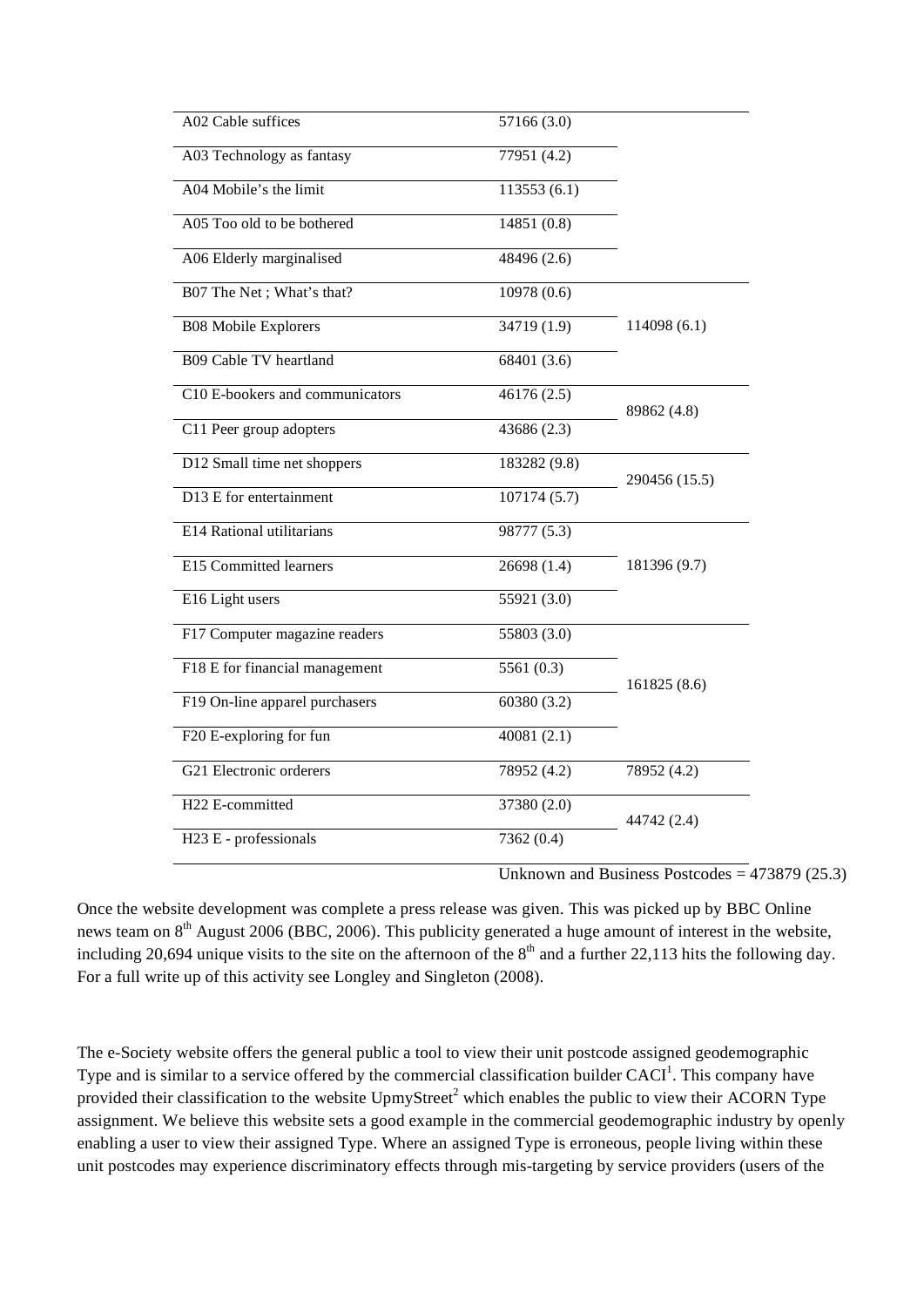classification). This problem is perhaps less serious in private sector applications such as the targeting of financial products, however, the problem of mis-classification can be far more harmful in public sector use where real life chances may be wrongly apportioned due to erroneous Type assignments(Singleton and Longley, 2008). For this reason, we believe that it is paramount that geodemographic classification builders should provide the public with a mechanism through which they can supply feedback on their assignment, and that through this feedback classification builders can investigate the validity of these claims. Although CACI provide the general public with a method of accessing their classification, there are not structured way in which users can submit feedback on these assignments.

The e-Society website presents a tool which allows users to give feedback relating to the accuracy of their assigned classification Group and Type. After a user has entered their postcode, they are presented with a message enquiring whether they agreed with our assignment. If not, they can enter the hierarchical Group and Type which they feel better represents their neighbourhood. These results are written up in full in Longley and Singleton (2008) so will not be repeated here, however for a summary overview the differences between our predicted e-Society Group assignment and the user generate feedback are summarized in Table 2.

|                        |                |                |                |             |        |                | <b>Feedback Group Frequency &amp; Percentages</b> |                |        |            |
|------------------------|----------------|----------------|----------------|-------------|--------|----------------|---------------------------------------------------|----------------|--------|------------|
|                        |                | A              | B              | $\mathbf C$ | D      | E              | F                                                 | G              | H      | <b>SUM</b> |
|                        | A              | 28             | 47             | 179         | 215    | 294            | 158                                               | 59             | 322    | 1302       |
|                        |                | (2.2)          | (3.6)          | (13.7)      | (16.5) | (22.6)         | (12.1)                                            | (4.5)          | (24.7) | (100)      |
| Percentages            | B              | $\Omega$       | 6              | 31          | 29     | 46             | 20                                                | 5              | 72     | 209        |
|                        |                | (0.0)          | (2.9)          | (14.8)      | (13.9) | (22.0)         | (9.6)                                             | (2.4)          | (34.4) | (100)      |
|                        | $\mathbf C$    | $\mathcal{F}$  | $\overline{2}$ | 8           | 13     | 26             | 22                                                | $\overline{4}$ | 123    | 201        |
| ళ                      |                | (1.5)          | (1.0)          | (4.0)       | (6.5)  | (12.9)         | (10.9)                                            | (2.0)          | (61.2) | (100)      |
|                        | D              | $\overline{2}$ | 5              | 6           | 14     | 87             | 60                                                | 18             | 259    | 451        |
|                        |                | (0.4)          | (1.1)          | (1.3)       | (3.1)  | (19.3)         | (13.3)                                            | (4.0)          | (57.4) | (100)      |
| <b>Group Frequency</b> | E              | 4              |                | 5           | 7      | 23             | 28                                                | 8              | 110    | 186        |
|                        |                | (2.2)          | (0.5)          | (2.7)       | (3.8)  | (12.4)         | (15.1)                                            | (4.3)          | (59.1) | (100)      |
|                        | $\mathbf{F}$   | $\overline{c}$ | $\overline{2}$ | $\theta$    | 4      | 10             | 25                                                | 8              | 115    | 166        |
|                        |                | (1.2)          | (1.2)          | (0.0)       | (2.4)  | (6.0)          | (15.1)                                            | (4.8)          | (69.3) | (100)      |
|                        | G              | $\Omega$       | $\overline{2}$ | 3           | 4      | 13             | 19                                                | 2              | 112    | 155        |
|                        |                | (0.0)          | (1.3)          | (1.9)       | (2.6)  | (8.4)          | (12.3)                                            | (1.3)          | (72.3) | (100)      |
| Predicted              | $\mathbf H$    |                | $\Omega$       | $\theta$    |        | $\overline{2}$ |                                                   | $\Omega$       | 32     | 37         |
|                        |                | (2.7)          | (0.0)          | (0.0)       | (2.7)  | (5.4)          | (2.7)                                             | (0.0)          | (86.5) | (100)      |
|                        | <b>Unknown</b> | 34             | 31             | 46          | 116    | 203            | 172                                               | 75             | 568    | 1245       |
|                        |                | (2.7)          | (2.5)          | (3.7)       | (9.3)  | (16.3)         | (13.8)                                            | (6.0)          | (45.6) | (100)      |
|                        | <b>SUM</b>     | 74             | 96             | 278         | 403    | 704            | 505                                               | 179            | 1713   | 3952       |

**Table 2: Predicted versus Feedback e-Society Group Assignment (source: Longley and Singleton, 2008)** 

The most significant finding of these feedback was that 48% of all feedback related to the 'e-unengaged' Group (Longley and Singleton, 2008), and the public response highlighted that there clearly had been a large misallocation of neighbourhoods to this group. In this paper we aim to present an analysis of how the e-Society feedback, and geodemographic feedback in general can be validated for their appropriateness, and present a pilot methodology whereby public feedback can be used to re-assign geodemographic classification cluster assignments.

## **Methodology**

The re-assignment methodology used a series of heuristic checks to assess the validity of the user generated feedback and were built in the macro language of the statistics software  $SAS<sup>3</sup>$ . The first check tested whether the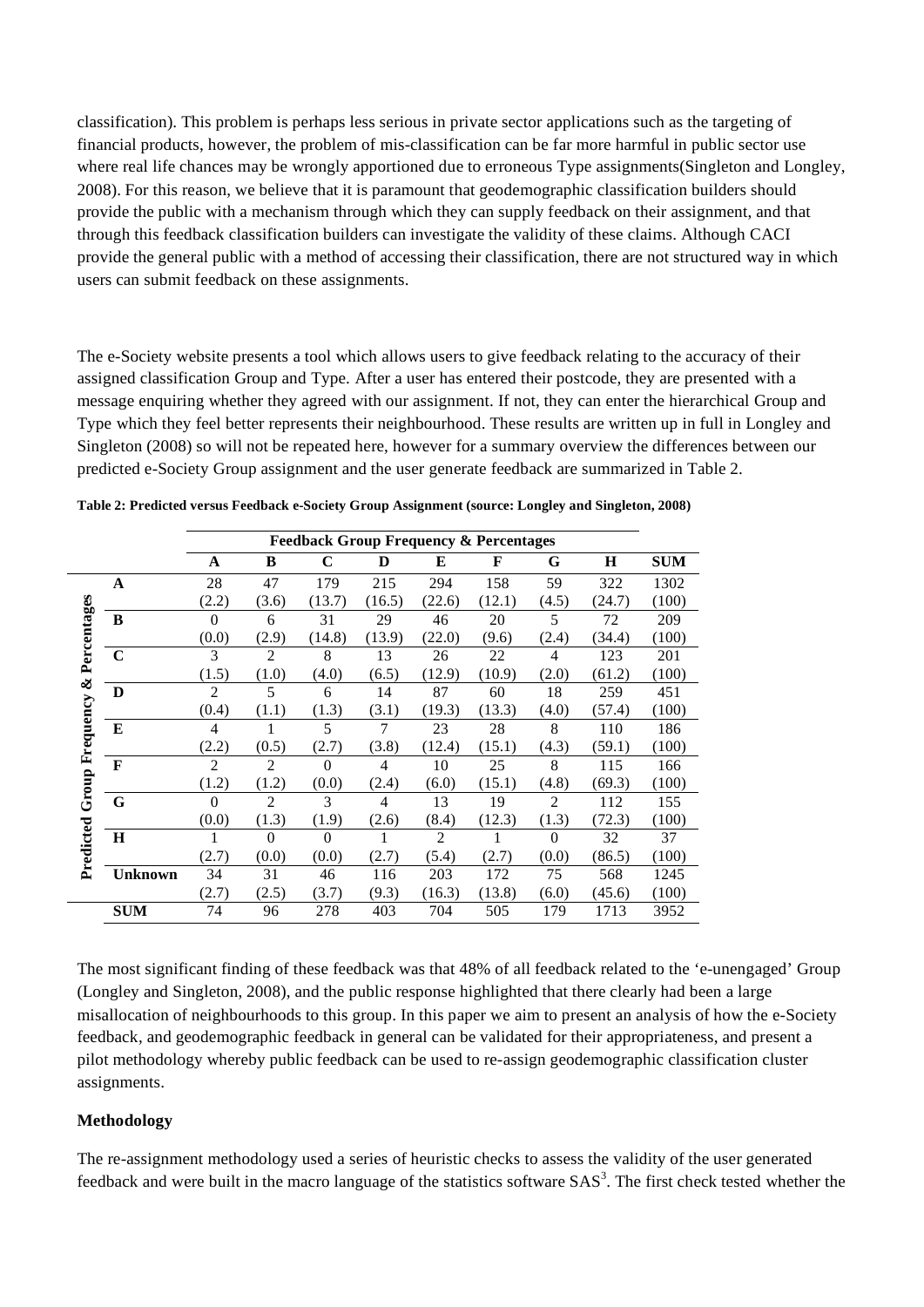feedback was from a valid a residential address. This is important because the classification relates to people living within neighbourhoods, however, despite this being explained on the website some users entered feedback for postcodes that were non residential.

Within a unit postcode there can be multiple postal delivery points which can relate to a mixture of both residential or businesses delivery points. The current classification and feedback tool uses only postcodes in the classification assignment and it is therefore impossible to know which type of address a person is referring to when they have entered their feedback, and as such, some checks were required to assess the probability that the address is residential. Therefore, the first heuristic checks the distribution of postal delivery points within with unit postcode using the National Statistics Postcode Directory (NSPD) $<sup>4</sup>$ . This was appended onto the feedback</sup> unit postcodes, and where more than fifty percent of the delivery points were categorised as businesses, the feedback was marked as unreliable. Furthermore, additional checks were run to make sure the unit postcode was a non P.O Box address, a single large user delivery point (predominantly businesses) or a terminated postcode. These additional checks provide extra assurance that the feedback was for a current and valid postcode and contained delivery points of residential status.

Outside of the residential address checks, the main heuristic for assessing the classification validity uses ACORN, a commercial geodemographic classification from CACI. ACORN was selected above other commercial classifications which the authors have access to as it appends at the same scale as the collected feedback and is independent of those Experian data used to construct the e-Society classification (Longley et al., 2008). Using an independent classification to perform this external validation aims to prevent circularity in the checks through sharing of the same or similar input data and design methodology.

The ACORN classification divides neighbourhoods into three hierarchies consisting of five categories which divide into 17 Groups and then into a further 56 Types (not shown) (See Table 3). The names within the typology are designed to be memorable for end users of the classification and provide a broad description of the people who typically live within these areas.

| <b>ACORN Category</b>    | <b>ACORN Group</b>          | % UK Pop |
|--------------------------|-----------------------------|----------|
|                          | A Wealthy Executives        | 8.6      |
| <b>Wealthy Achievers</b> | <b>B</b> Affluent Greys     | 7.9      |
|                          | C Flourishing Families      | 9.0      |
|                          | D Prosperous Professionals  | 2.1      |
| <b>Urban Prosperity</b>  | <b>E</b> Educated Urbanites | 5.5      |
|                          | F Aspiring Singles          | 3.8      |
|                          | G Starting Out              | 3.1      |
|                          | <b>H</b> Secure Families    | 15.5     |
| Comfortably Off          | I Settled Suburbia          | 6.1      |
|                          | J Prudent Pensioners        | 2.7      |
|                          | K Asian Communities         | 1.5      |
| Moderate Means           | L Post-Industrial Families  | 4.7      |
|                          | <b>M Blue Collar Roots</b>  | 7.5      |
| Hard-Pressed             | N Struggling Families       | 13.3     |

#### **Table 3: ACORN Category and Groups (Source: CACI, (2005)**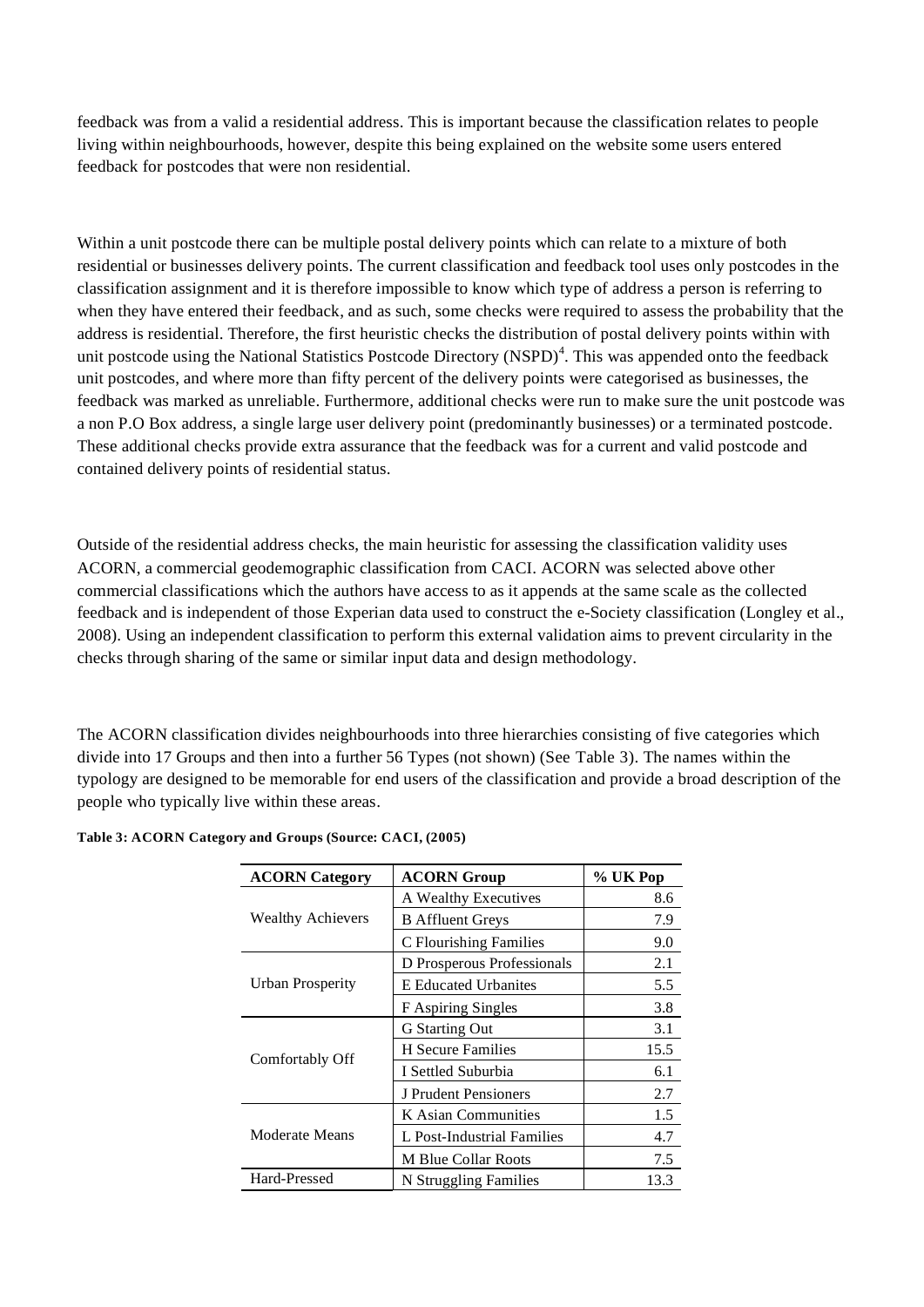| O Burdened Singles            |  |
|-------------------------------|--|
| P High Rise Hardship          |  |
| <b>Q</b> Inner City Adversity |  |

Index scores were calculated for the distribution of ACORN Types within each e-Society Type. The results from this analysis are shown in Table 4 as a matrix of index scores. The index scores are calculated by dividing the percentage of postcodes in an ACORN Type within an e-Society Type, against the distribution of the same ACORN Type but within the total population. This ratio is multiplied by 100 to give an index score where 100 represents the national average. Thus, a score of 50 demonstrates an ACORN type that is half as represented as the national average within an e-Society Type, and a score of 200, twice the national average. In Table 4 index scores over 120 (considered over represented) are highlighted in grey. These grey coloured scores show which unit postcodes are categorized by similar geodemographic types across the two classifications.

#### **Table 4: Cross Tabulation of ACORN Types with e-Society Types in England**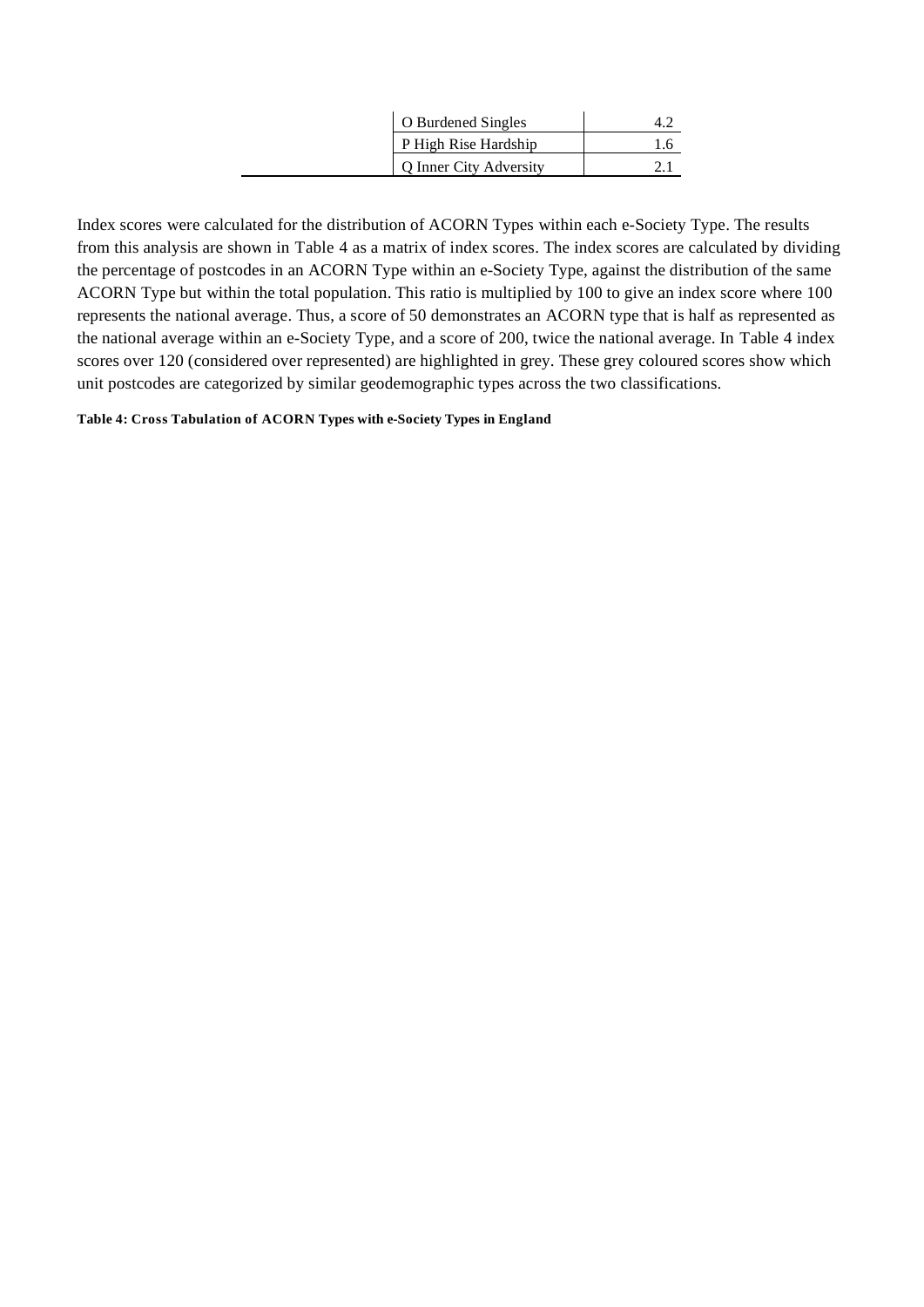|                                                               |                   |                    |                |          |                            |                 |               |               |            |                         | e-Society Types |        |                 |                |               |               |     |                     |          |                   |                |                 |                 |
|---------------------------------------------------------------|-------------------|--------------------|----------------|----------|----------------------------|-----------------|---------------|---------------|------------|-------------------------|-----------------|--------|-----------------|----------------|---------------|---------------|-----|---------------------|----------|-------------------|----------------|-----------------|-----------------|
| A corn Types                                                  | 401               | A02                | 403            | A04      | A05                        | A06             | <b>B07</b>    | <b>B08</b>    | <b>B09</b> | C 10                    | C11             | D 12   | D <sub>13</sub> | E14            | E15           | E16           | F17 | F18                 | F19      | F20               | G21            | H <sub>22</sub> | H <sub>23</sub> |
| A 1 Wealthy mature professionals, large houses                | 18                | -9                 | 143            | 12       | 143                        |                 | 116           | $10$          |            | 16                      |                 | 23     |                 | 225            | 311           | 213           | 450 | 182                 | $120$    | 348               | 130            | $62\,$          | 425             |
| A 2 Wealthy working families with mortgages                   | 12                | 14                 | 41             |          | 48                         |                 | 21            | 12            |            | 20                      |                 | 92     | 19              | 61             | 255           | 84            | 350 | 85                  | 429      | 418               | 435            | 53              | 163             |
| A 3 Villages with wealthy commuters                           | 44                | 15                 | 195            | $22\,$   | 169                        | 24              | 143           | 22            |            | 35                      | 10              | 46     | 12              | 306            | 204           | 153           | 260 | 195                 | 126      | 259               | 115            | 45              | 116             |
| A 4 Well-off managers, larger houses                          | $30\,$            | 23                 | 176            | 14       | 103                        |                 | 74            | 13            |            | 15                      |                 | 67     | 12              | 273            | 288           | 201           | 363 | 151                 | 145      | 267               | 162            | 28              | 109             |
| <b>B5 Older affluent professionals</b>                        | 89                | 37                 | 418            | 40       | 236                        | 16              | 126           | 14            |            | 16                      |                 | 39     |                 | 275            | 240           | 323           | 237 | 120                 | 95       | 145               | 92             | 20              | $77\,$          |
| <b>B6 Farming communities</b>                                 | 43                |                    | 186            | 33       | 163                        | $\mathfrak{D}$  | 81            | 28            |            | 20                      |                 | 31     | 10              | 635            | 95            | 81            | 157 | 131                 | 128      | 149               | 74             | 13              | 32              |
| <b>B7 Old people, detached homes</b>                          | 137               | 48                 | 316            | $71$     | 280                        | $\theta$        | 142           | $4\mathrm{l}$ |            | 50                      | $\alpha$        | 55     | 15              | 248            | 151           | 186           | 146 | 129                 | 107      | $111$             | $\alpha$       | 31              | 52              |
| B8 Mature couples, smaller detached homes                     | 236               | 159                | 379            | 109      | 198                        | 42              | 85            | 30            |            | 25                      | $_{11}$         | 74     | 28              | 191            | 133           | 217           | 91  | 57                  | 92       | 51                | 83             | 13              | 13              |
| C9 Older families, prosperous suburbs                         | $72\,$            | 78                 | 228            | 34       | 143                        | 26              | 97            | 29            |            | 48                      | 20              | 160    | $\mathfrak{D}$  | 93             | 271           | 244           | 338 | 131                 | 140      | 166               | 182            | 35              | $137\,$         |
| C 10 Well-off working families with mortgages                 | 19                | 35                 | 49             | 10       | 30                         |                 | 32            | $30\,$        |            | 47                      | 14              | 167    | 34              | 60             | 211           | 112           | 223 | $\pi$               | 466      | 200               | 466            | 68              | 40              |
| C11 Well-offmanagers, detached houses                         | 83                | 96                 | 201            | 41       | 95                         | 20              | 79            | $26\,$        |            | 31                      | 12              | 126    | 38              | 218            | 226           | 228           | 192 | 100                 | 145      | 119               | 153            | 22              | 39              |
| C 12 Large families and houses in rural areas                 | S                 |                    | 19             |          | 16                         |                 | 12            | 5             |            | $\overline{\mathbf{3}}$ |                 | 13     |                 | 81             | 30            | 17            | 38  | 15                  | 30       | 26                | 29             | $\overline{2}$  |                 |
| D13 Well-off professionals, larger houses and converted flats | $\mathfrak{v}$    | 23                 | 74             | 17       | 164                        | 31              | 154           | 29            | 23         | 150                     | 99              | 101    | 12              | 44             | 143           | 95            | 343 | 265                 | 161      | 335               | 236            | 182             | 556             |
| D14 Older professionals in suburban houses and apartments     | $\overline{\eta}$ | 38                 | 140            | 54       | 336                        | 104             | 176           | 59            | 20         | 154                     | 79              | 89     | 20              | 59             | 124           | 135           | 173 | 190                 | 125      | 181               | 147            | 166             | 214             |
| E15 A ffluent urban professionals, flats                      | 14                | 6                  | 15             | 17       | 115                        | $\mathcal{R}$   | 154           | 64            | 60         | 360                     | 154             | 40     | 14              | $\mathfrak{D}$ | 53            | $\mathcal{X}$ | 81  | 493                 | 75       | 358               | 144            | 570             | 812             |
| E16 Prosperous young professionals, flats                     | 6                 | $\overline{2}$     | 5              | $_{11}$  | 78                         | 38              | -93           | $27\,$        | 31         | 294                     | 70              |        |                 |                | 24            | 14            | 10  | 363                 | 18       | 385               | 40             | 618             | 869             |
| E17Youngeducated workers, flats                               | 9                 | 6                  | $\overline{4}$ | 26       | $\boldsymbol{\mathcal{D}}$ | 105             | 76            | 78            | 64         | 330                     | 239             | $12\,$ | $_{11}$         |                |               |               | б   | 120                 | 16       | 122               | 33             | 661             | 587             |
| E18 Multi-cthnic young, converted flat                        | 19                | 8                  |                | 26       | 51                         | 88              | 124           | 192           | 153        | 588                     | 197             | 33     | 31              |                | 29            | 14            | 14  | 392                 | $27\,$   | 155               | 64             | 640             | 708             |
| E19 Suburban privately renting professionals                  | 37                | $_{11}$            | $23\,$         | 50       | $177\,$                    | 140             | 105           | 97            | 55         | 363                     | 220             | 40     | 22              | $\mathfrak{D}$ | 35            | $\mathcal{R}$ | 38  | 227                 | 68       | 176               | 107            | 529             | 364             |
| F20 Student flats and cosmopolitan sharers                    | $\chi$            | 18                 | $11\,$         | 24       | 41                         | 81              | 78            | 87            | 109        | 400                     | 371             | 68     | -36             |                | 19            | 21            | 15  | 147                 | 71       | 86                | 114            | 675             | 493             |
| F21 Singles and sharers, multi-ethnic areas                   | 31                | 38                 |                | 41       | 51                         | 86              | 88            | 325           | 330        | 329                     | 343             | 151    | 95              |                | 23            | 21            | 28  | 270                 | 49       | 55                | 92             | 216             | $140$           |
| F22 Low income singles, small rented flats                    | 51                | 31                 | 14             | 125      | 43                         | 248             | 165           | 143           | 112        | 327                     | 343             | 46     | 51              | 14             | 18            | 18            | 12  | 73                  | 47       | 39                | 64             | 359             | 89              |
| F23Student terraces                                           | 10                | $\mathbf{\hat{x}}$ |                |          |                            | $\mathcal{L}$   | $\mathcal{D}$ | 51            | 62         | 302                     | 238             | 66     | 25              | 12             | 13            |               | 11  | $\mathbf{\bar{38}}$ | 227      | 980               | 131            | 710             | 795             |
| G24 Young couples, flats and terraces                         | 37                | 37                 | 19             | 38       | 31                         | 51              | 61            | 175           | 72         | 395                     | 314             | 174    | $\epsilon$      | 12             | 25            | 26            | 32  | 72                  | 250      | $\epsilon$        | 192            | 328             | 48              |
| G25 White-collar singles/sharers, terraces                    | 67                | 47                 | 46             | 44       | 114                        | 75              | 133           | 101           | 197        | $222\,$                 | 411             | 174    | 62              | 26             | 45            | 44            | 39  | 192                 | 121      | $\overline{\eta}$ | 153            | 198             | 66              |
| H26 Younger white-collar couples with mortgages               | 31                | 43                 | 31             | 17       | 30                         | 19              | 68            | 97            | 18         | 176                     | 89              | 240    | 55              | 23             | 75            | 56            | 95  | 97                  | 455      | 103               | 352            | 148             | 39              |
| H27 Middle income, home owning areas                          | 104               | 83                 | 153            | 59       | 130                        | 46              | 119           | 71            | 19         | 87                      | 53              | 150    | 55              | 145            | 137           | 137           | 134 | 134                 | 151      | 107               | 144            | 56              | 36              |
| H28 Working families with mortgages                           | 39                | 122                | 32             | 22       | 27                         | $_{11}$         | 45            | 39            | 12         | $44\,$                  | $27\,$          | 373    | 118             | 26             | 168           | 164           | 89  | 44                  | 189      | 49                | 191            | 25              | $10\,$          |
| H29 Mature families in suburban semis                         | 135               | 290                | 175            | 56       | 97                         | $\overline{22}$ | 71            | 26            | $10$       | 34                      | 25              | 259    | 83              | 31             | 230           | 306           | 142 | 99                  | 76       | 38                | 145            | 19              | $10\,$          |
| H30 Established home owning workers                           | 193               | 297                | 53             | 112      | 45                         | 49              | 57            | 66            | 44         | 48                      | 54              | 236    | 227             | 27             | 87            | 133           | 28  | 43                  | 84       | 18                | $\pi$          | 21              |                 |
| H31 Home owning A sian family areas                           | 19                | 66                 | 26             | 24       | 67                         | $\mathbf{28}$   | 99            | $\tau\tau$    | 184        | 124                     | 156             | 275    | 120             | 28             | 89            | 50            | 133 | 324                 | 84       | 96                | 182            | 93              | 85              |
| I32 Refired home owners                                       | 464               | 173                | 291            | 295      | 340                        | 126             | 68            | 28            |            | 28                      | 18              | 36     | 18              | 55             | 53            | 93            | 26  | 28                  | 43       | 19                | 35             | 10              |                 |
| I33 Middle income, older couples                              | 306               | 356                | 216            | 127      | 197                        | 45              | 67            | 32            | 10         | 31                      | 25              | 132    | 66              | 48             | 138           | 248           | 60  | 60                  | 66       | 27                | $\sigma$       | $_{11}$         |                 |
| I34 Lower incomes, older people, semis                        | 291               | 200                | 111            | 256      | 125                        | 118             | 81            | $81\,$        | 31         | 59                      | 54              | 106    | 100             | 69             | 72            | 98            | 31  | 50                  | 78       | 26                | 65             | 21              | ${\bf l0}$      |
| J35 Elderly singles, purpose built flats                      | 111               | $\mathfrak{D}$     | $72\,$         | 270      | 374                        | 470             | 111           | $\tau\tau$    | 32         | 180                     | 124             | 26     | 21              | 28             | 33            | $\sigma$      | 33  | 80                  | 47       | 68                | 55             | 170             | $78\,$          |
| J36 Older people, flats                                       | 148               | 59                 | 99             | 163      | 209                        | $201$           | 143           | 97            | 45         | 175                     | 147             | 88     | 49              | 58             | 74            | 83            | 58  | 110                 | 92       | 62                | X              | 119             | 56              |
| K37 Crowded Asian terraces                                    | $\overline{4}$    | 12                 | $\mathcal{D}$  | 12       |                            | 37              | 10            | 103           | 1127       | 95                      | 404             | 40     | 200             | q              | 36            |               | 17  | 74                  | 28       | 29                | 42             | 154             | 116             |
| <b>K38 Low income A sian families</b>                         | 12                | 25                 |                | 29       |                            | 64              | 42            | 190           | 892        | 102                     | 452             | 68     | 197             |                | 19            |               |     | $20\,$              | 21       | 11                | 37             | 120             | 48              |
| L39 Skilled older families, terraces                          | 75                | 157                | 32             | $47\,$   | 58                         | 37              | 73            | $72\,$        | 89         | 76                      | 113             | 364    | 171             | 17             | 75            | 87            | 48  | 106                 | 108      | 38                | 141            | $42\,$          | 16              |
| L40 Young working families                                    | 86                | 235                | $\mathbf Q$    | $\theta$ | 14                         | 66              | 59            | 135           | 177        | 57                      | 68              | 163    | 549             |                | 26            | 28            | S   | 11                  | 60       | 23                | 37             | 24              |                 |
| M 41 Skilled workers, semis and terraces                      | 160               | 149                | 38             | 116      | 62                         | 87              | 93            | 119           | 111        | 105                     | 138             | 177    | 209             | 28             | 43            | 59            | 17  | 55                  | 94       | 23                | 72             | 49              | $11\,$          |
| M42 Home owning families, terraces                            | 106               | 132                | $10\,$         | 108      | $_{\rm 28}$                | 108             | 72            | 144           | 334        | 87                      | 264             | 170    | 319             | 10             | 19            | $\mathcal{D}$ |     | 43                  | 46       |                   | 44             | 47              |                 |
| M43 Older people, rented terraces                             | 117               | 102                | 15             | 181      | 41                         | 178             | 101           | 151           | 254        | 134                     | 316             | 82     | 146             | $_{11}$        | 15            | 18            |     | 34                  | 46       | 14                | 46             | 97              | $18\,$          |
| N44 Low income larger families, semis                         | 200               | 261                | $28\,$         | 167      | 30                         | 104             | 89            | 151           | 125        | 52                      | 47              | 122    | 385             | 22             | $4\mathrm{l}$ | 51            | 12  | $\bf 26$            | 59       | 14                | 34             | $18\,$          |                 |
| N45 Low income, older people, smaller semis                   | 262               | 215                | 26             | 380      | 45                         | 201             | 103           | 161           | 133        | 54                      | 73              | 67     | 218             | 16             | 27            | 38            |     | 18                  | 39       |                   | 27             | 17              |                 |
| N46 Low income, routine jobs, terraces and flats              | 187               | 266                | 14             | 176      | 16                         | 156             | 146           | 291           | 240        | 97                      | 108             | 67     | 343             |                | 19            | 21            |     | 19                  | 57       | 13                | 34             | 41              |                 |
| v 47 Low income families, terraced estates                    | 174               | 263                |                | -213     | п                          | -202            | 110           | 199           | 329        | 38                      | 83              | 41     | 353             |                |               |               |     |                     |          |                   | ю              | Ð               |                 |
| N48 Families and single parents, semis and terraces           | 113               | $216$              |                | 215      |                            | 263             | 182           | 440           | 450        | $68\,$                  | 77              | 29     | 375             |                | $11\,$        |               |     |                     | 30       |                   | 13             | 16              |                 |
| N 49 Large families and single parents, many children         | 54                | 185                |                | 56       | 61                         | 159             | 113           | 485           | 366        | 114                     | 54              | 54     | 500             |                | 13            | $11\,$        | 2   | 8                   | $77\,$   | 14                | $\mathfrak{D}$ | 17              |                 |
| O 50 Single elderly people, council flats                     | 135               | 95                 | $20\,$         | 496      | 53                         | 376             | 115           | 165           | 146        | $81\,$                  | $144$           | 35     | 98              | 13             | 17            | $23\,$        |     | $18\,$              | $\rm 28$ |                   | $\frac{26}{3}$ | $44\,$          | $10$            |
| O51 Single parents and pensioners, council terraces           | 115               | 144                |                | 323      | $11\,$                     | 338             | 174           | 309           | 354        | 63                      | 121             | $20\,$ | 179             |                | $11\,$        |               |     | 17                  | 15       |                   | 10             | 23              |                 |
| O52 Families and single parents, council flats                | 59                | $108$              |                | 186      | $15\,$                     | 336             | 384           | 613           | 502        | $111$                   | 246             | $22\,$ | 183             |                |               | 12            |     | $25\,$              | 19       |                   | 13             | 51              | 12              |
| P53 Old people, many high-rise flats                          | 34                | 30                 |                | 355      | $44$                       | 758             | 139           | 119           | 137        | 101                     | 243             |        | 31              |                |               |               |     | 19                  |          |                   | 13             | 104             | $31\,$          |
| P54 Singles and single parents, high-rise estates             | 29                | 46                 |                | 227      | $\mathfrak{B}$             | 500             | $290\,$       | 299           | 352        | 116                     | 366             | $12\,$ | $\omega$        |                |               |               |     | 26                  | $10$     | 12                | 14             | 118             | 38              |
| Q55 Multi-ethnic purpose built estates                        | $\mathfrak{B}$    | 19                 |                | 107      | 40                         | 319             | 211           | 433           | 460        | 318                     | 289             | 19     | 52              |                | 17            |               |     | $181\,$             | 14       | 61                | 25             | 221             | $188\,$         |
| Q56 Multi-ethnic crowded flats                                | 18                | ${\bf 28}$         |                | 50       | 13                         | $160\,$         | 274           | 615           | 577        | 325                     | 249             | 30     | $102\,$         |                | 26            |               |     | 138                 | $25\,$   | 39                | 35             | 183             | $168\,$         |

These index scores are used to calculate the validity of the user feedback assignments based on the distribution of the ACORN classification within an e-Society Type. The algorithm examines the feedback postcode, encodes this with an ACORN Type and then selects the intersection from Table 4 between this and the proposed user feedback e-society Type. The selected index score represents the propensity that the ACORN classification of this postcode typically is represented in the feedback e-Society Type nationally. The index score is then ranked within the same e-Society Type column, and if the index score is ranked within the top ten highest scores then the feedback is assumed to be valid. This process validates the feedback e-Society Type based on the ACORN Type assignment of the same postcode, that is, if an ACORN classified neighbourhood typically (across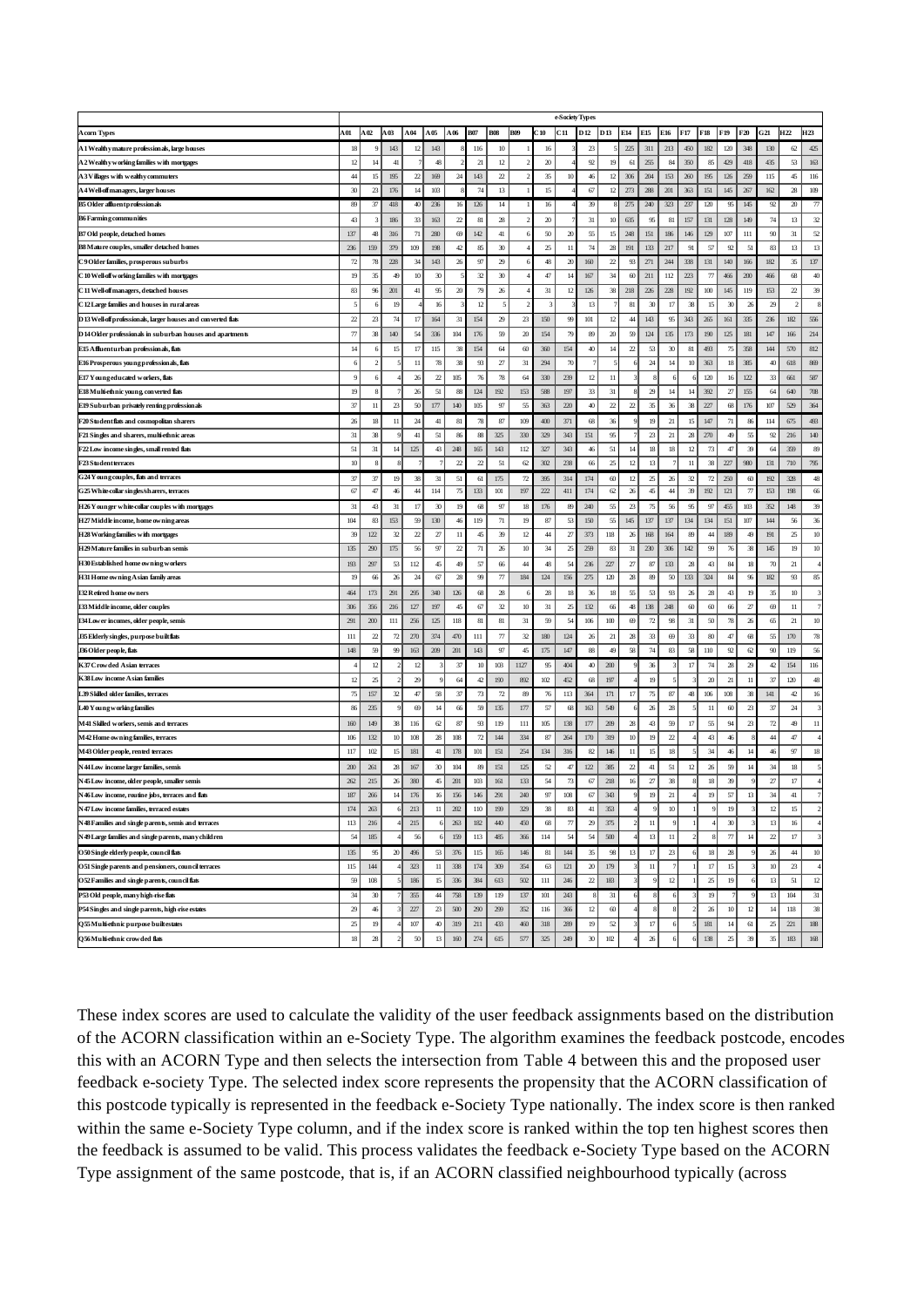England) shows an over representation of the user assigned feedback e-Society type, then the feedback is probably an approximately correct choice, and as such the classification should be changed for this postcode. This ranking could be adjusted if desired to make the reassignment more or less sensitive depending on the level of feedback received. After trying a number of different calibrations, a ranking of ten demonstrated an approximate level of reassignment which was deemed acceptable against the total feedback received. However, as with many decisions in the construction of geodemographic classification themselves, such as the frequency of Types, the selection of this specific calibration is based on personal judgement.

#### **Results and Discussion**

The heuristics were run across all feedback postcodes and 845 (21.4%) of the feedback observations given were deemed reliable. The full results from this feedback reliability assessment are shown in Table 5. Of the 3952 feedback observations which were assessed, 165 could not be matched with the AFPD. These addresses had either been erroneously entered by the user or were new postcodes which post dated the construction of the e-Society classification. 158 (4%) of the feedback were for large user postcodes that contain a single delivery point which received over 500 items of mail a day. 83 (2.1%) of the feedback related to terminated postcodes, i.e. those postcodes which are no longer in use. 79 (2.0%) of the feedback were for postcodes which contained multiple delivery points that were predominantly non-residential.

Once the ACORN based heuristic was run on the valid feedback postcodes, 845 (21.4%) of total feedback were considered valid. These changes referenced postcodes across all e-Society types (See Figure 1), and Figure 2 shows the frequencies of the new user assigned and externally validated e-Society Types.

|                                         | n    | $\frac{0}{0}$ |
|-----------------------------------------|------|---------------|
| Large Users                             | 158  | 4.0           |
| Terminated                              | 83   | 2.1           |
| P.O. Box                                | 12   | 0.3           |
| <b>Predominately Business Addresses</b> | 79   | 2.0           |
| Unmatched                               | 165  | 4.2           |
| Reliable feedback (ACORN)               | 954  | 24.1          |
| Unreliable feedback (ACORN)             | 2998 | 75.9          |
| Unreliable feedback (ACORN & Postcode)  | 3107 | 78.6          |
| Reliable feedback (ACORN & Postcode)    | 845  | 21.4          |

#### **Table 5: Feedback Reliability Assessment Results**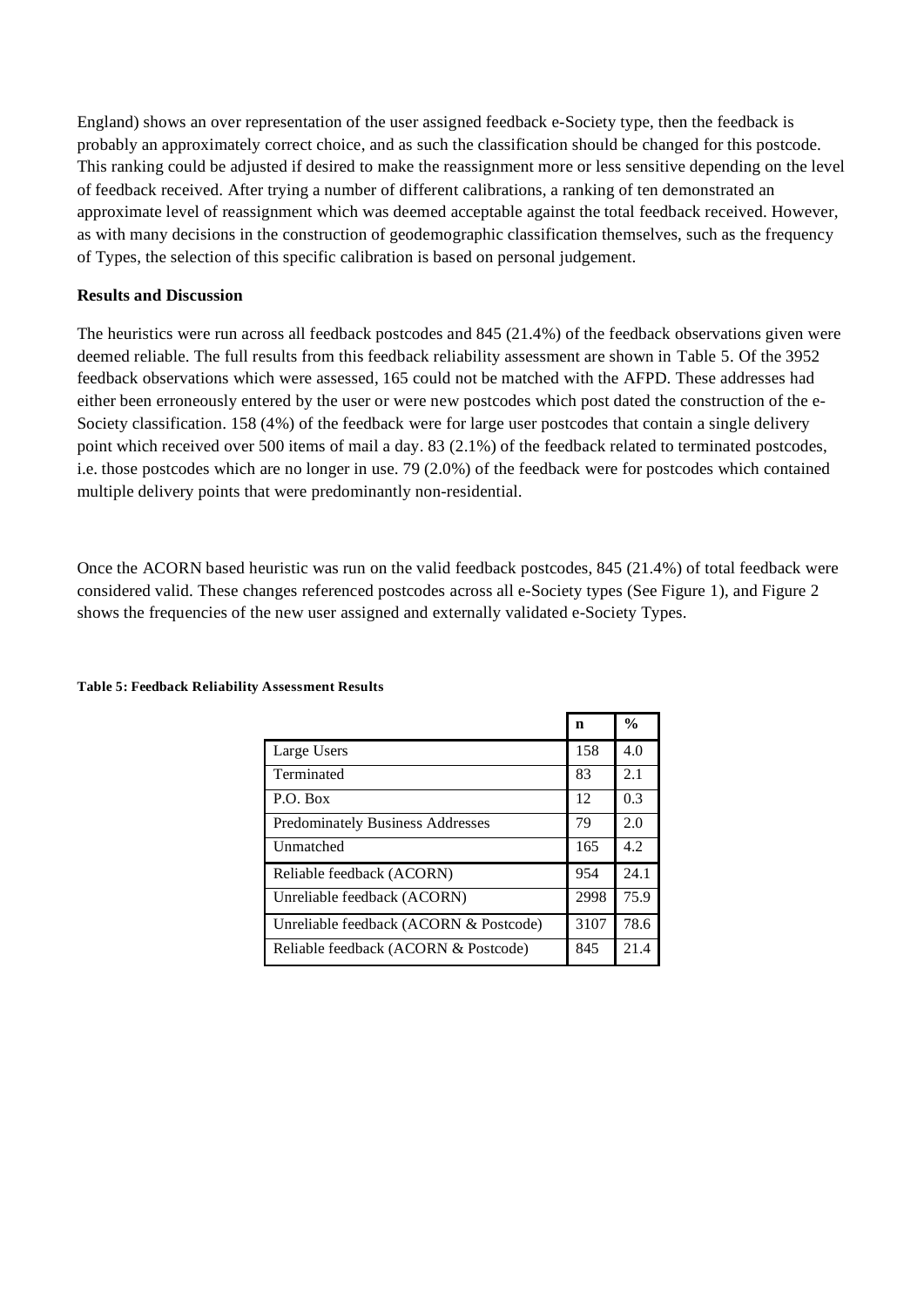



**Figure 1: The frequency of original e-Society Types where valid user feedback was given** 

**Figure 2: The new frequency of e-Society Types assignments where valid user feedback was given** 

Once the percentage of the successful feedback is compared against all feedback within each Postcode Area, the main region of successful feedback occurs in and around London (See Figure 3). This spatial clustering of successful feedback is interesting and may show a general awareness among the population in these areas of the type neighbourhood that they live within. However, two of the central Postcode Areas (EC and WC ) show lower feedback success, as shown on the inset map of London in Figure 3. In these areas, the density of addresses related to businesses will be high, and after examining the rejected feedback it is found that in EC 46.7% and in WC 56.25% of the feedback in these Postcode Areas was rejected as being for predominantly non residential or business postcodes.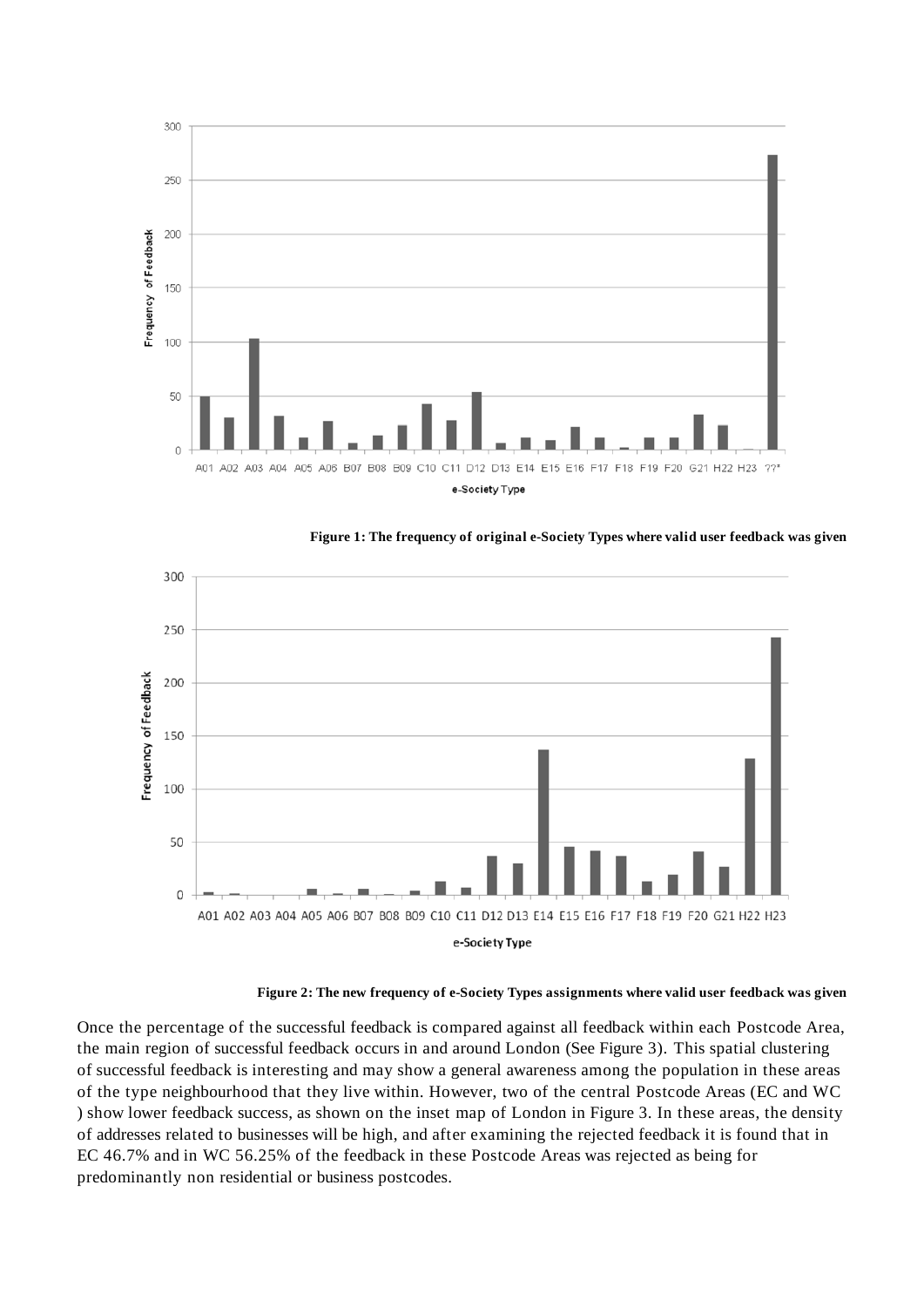

**Figure 3: The percentage of the feedback successfully validated by Postal Area** 

In order to further investigate the underlying characteristics of the people who gave successfully validated feedback, a further set of index scores were calculated by Acorn Types. There appears to be an over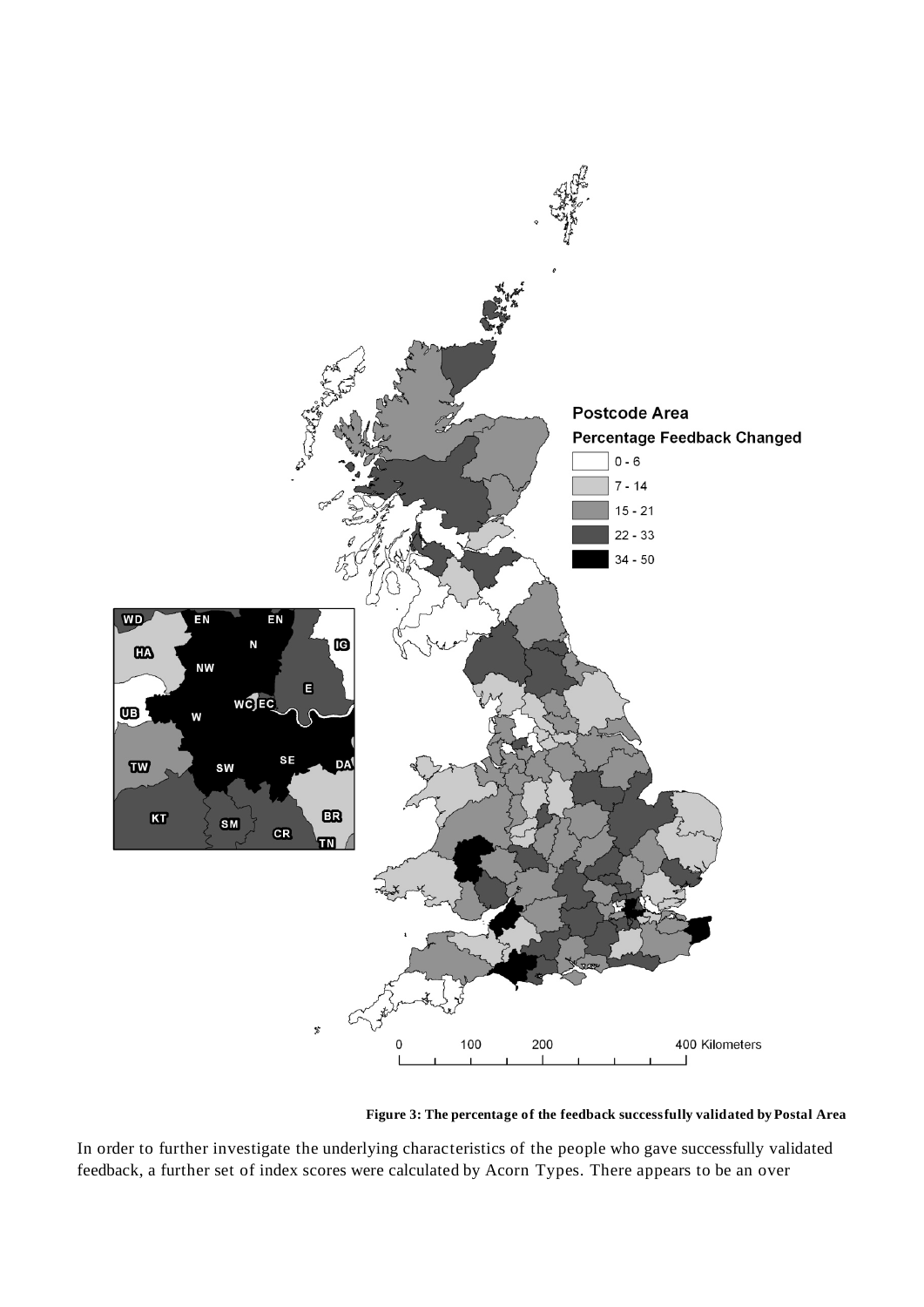representation of those Types representing affluent neighbourhoods, and perhaps due to a higher level of education the people living in these areas made more considered feedback reassignments. This hypothesis is also supported by the overrepresentation of all Types within the Group "Educated Urbanites", and also the Types "Student flats and cosmopolitan sharers" and "Student terraces". Outside of these more affluent and highly educated neighbourhoods, the Types "Families and single parents, semis and terraces" and "Large families and single parents, many children" were also overrepresented.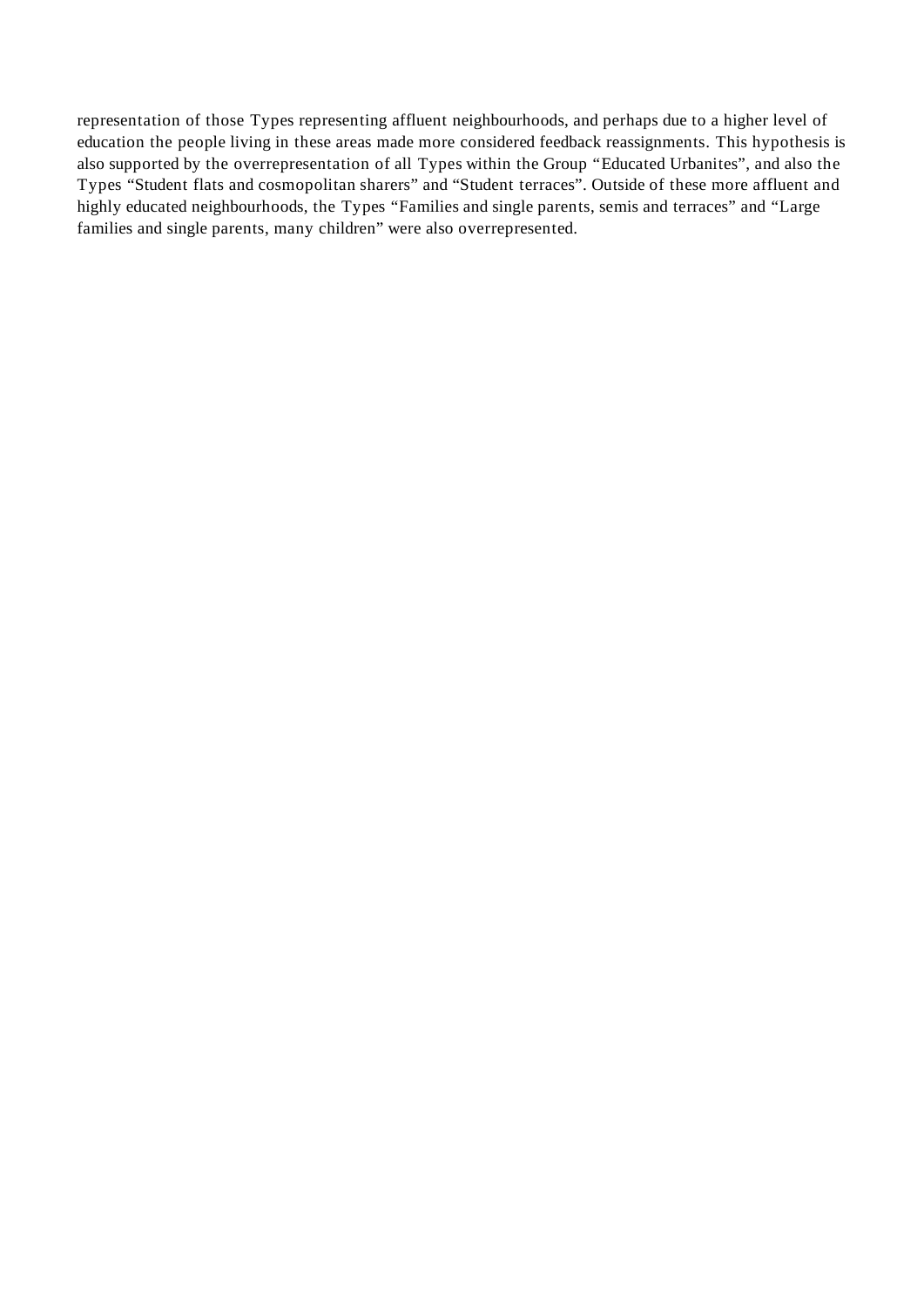# **ACORN Typology Validated Validated** Categories **Groups Figure 1 C** is the contract of the contract of the contract of the contract of the contract of the contract of the contract of the contract of the contract of the contract of the contract of the contra Wealthy mature professionals, large houses 75 268 Wealthy working families with mortgages 22 84 Wealthy Executives<br>
Villages with wealthy commuters 41 143 Well-off managers, larger houses 29 138 Older affluent professionals 28 28 132 Farming communities 18 88 Affluent Greys 22 86 Mature couples, smaller detached homes 15 82 Older families, prosperous suburbs 27 118 Well-off working families with mortgages 17 86 Well-off managers, detached houses 32 118 Wealthy Achievers Flourishing Families Large families and houses in rural areas  $\begin{bmatrix} 0 \\ 0 \end{bmatrix}$ Well-off professionals, larger houses and converted flats 36 205 Prosperous Professionals Older professionals in suburban houses and apartments  $\begin{bmatrix} 1 \\ 4 \end{bmatrix}$ Affluent urban professionals, flats 69 283 Prosperous young professionals, flats 75 276 Young educated workers, flats 39 31 Multi-ethnic young, converted flats 25 217 Educated Urbanites Suburban privately renting professionals 87 184 Student flats and cosmopolitan sharers 20 223 Singles and sharers, multi-ethnic areas 3 33 Low income singles, small rented flats  $12 \overline{102}$ Urban Prosperity Aspiring Singles Student terraces  $\frac{1}{5}$   $\frac{260}{260}$ Young couples, flats and terraces 9 117 Starting Out White-collar singles/sharers, terraces 13 35 Younger white-collar couples with mortgages 13 45 Middle income, home owning areas 18 78 Working families with mortgages 4 38 Mature families in suburban semis 21 81 Established home owning workers 11 52 Secure Families Home owning Asian family areas  $1$   $31$ Retired home owners 1 <sup>14</sup> Comfortably Off Settled Suburbia Middle income, older couples 8 33

#### **Table 6: Weighted Index scores and counts of validated feedback by ACORN**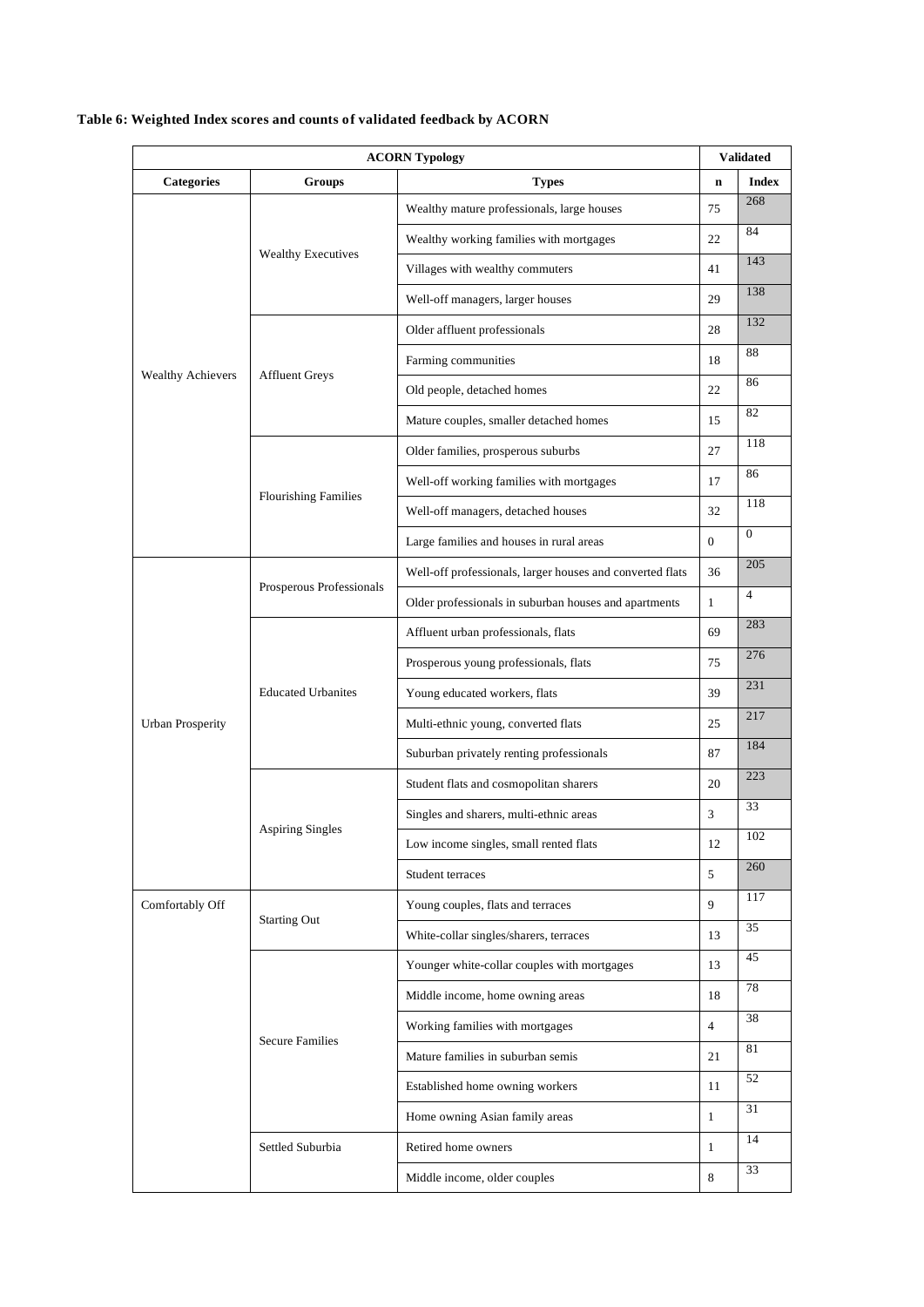|                |                                 | Lower incomes, older people, semis               | N/A            | N/A                      |
|----------------|---------------------------------|--------------------------------------------------|----------------|--------------------------|
|                | <b>Prudent Pensioners</b>       | Elderly singles, purpose built flats             | N/A            | N/A                      |
|                |                                 | Older people, flats                              | $\overline{2}$ | 9                        |
|                |                                 | Crowded Asian terraces                           | $\Omega$       | $\mathbf{r}$             |
|                | <b>Asian Communities</b>        | Low income Asian families                        | $\overline{0}$ | $\overline{\phantom{a}}$ |
|                |                                 | Skilled older families, terraces                 | 3              | 20                       |
| Moderate Means | <b>Post-Industrial Families</b> | Young working families                           | 3              | 39                       |
|                |                                 | Skilled workers, semis and terraces              | $\mathbf{1}$   | 6                        |
|                | <b>Blue-Collar Roots</b>        | Home owning families, terraces                   | $\overline{2}$ | 22                       |
|                |                                 | Older people, rented terraces                    | 2              | 22                       |
|                |                                 | Low income larger families, semis                | $\overline{4}$ | 32                       |
|                |                                 | Low income, older people, smaller semis          | $\overline{4}$ | 33                       |
|                |                                 | Low income, routine jobs, terraces and flats     | 3              | 54                       |
|                | <b>Struggling Families</b>      | Low income families, terraced estates            | $\overline{4}$ | 62                       |
|                |                                 | Families and single parents, semis and terraces  | $\tau$         | 126                      |
|                |                                 | Large families and single parents, many children | $\overline{4}$ | 134                      |
| Hard-Pressed   |                                 | Single elderly people, council flats             | $\mathbf{1}$   | 13                       |
|                | <b>Burdened Singles</b>         | Single parents and pensioners, council terraces  | $\mathbf{1}$   | 22                       |
|                |                                 | Families and single parents, council flats       | 3              | 88                       |
|                |                                 | Old people, many high-rise flats                 | $\overline{0}$ | $\mathcal{L}^{\pm}$      |
|                | High-Rise Hardship              | Singles and single parents, high-rise estates    | 3              | 74                       |
|                |                                 | Multi-ethnic purpose built estates               | $\mathbf{1}$   | 18                       |
|                | <b>Inner City Adversity</b>     | Multi-ethnic crowded flats                       | $\overline{0}$ | $\mathcal{L}$            |

The pilot methodology outlined in this paper is not without limitation and is only presents a first tentative start towards updating and amendment of the classification. A general limitation of user generated feedback, and why heuristic reliability checks are so important, is that there may be a tendency for people to perceive areal classifications as predictions relating to individuals. Therefore, although the feedback may be appropriate for them personally, these assignments may nonetheless be inappropriate for the average characteristics of all those living people within their unit postcode. Indeed, this is also one of the core limitations of geodemographic classification which assign Types at an areal aggregate.

The methodology presented in this paper is a pilot and it could be refined. For example, it could be possible to use multiple geodemographic classification in the external validation procedure. However, in the example of the e-Society, we were limited to using just the postcode level Acorn because Experian data were included in the original classification and we wished to avoid circularity in our findings. Furthermore, where feedback is collected consistently over a longer period, it may be possible to weight reassignments by the frequency that changes are requested for particular postcodes. Further validation measures would require additional feedback